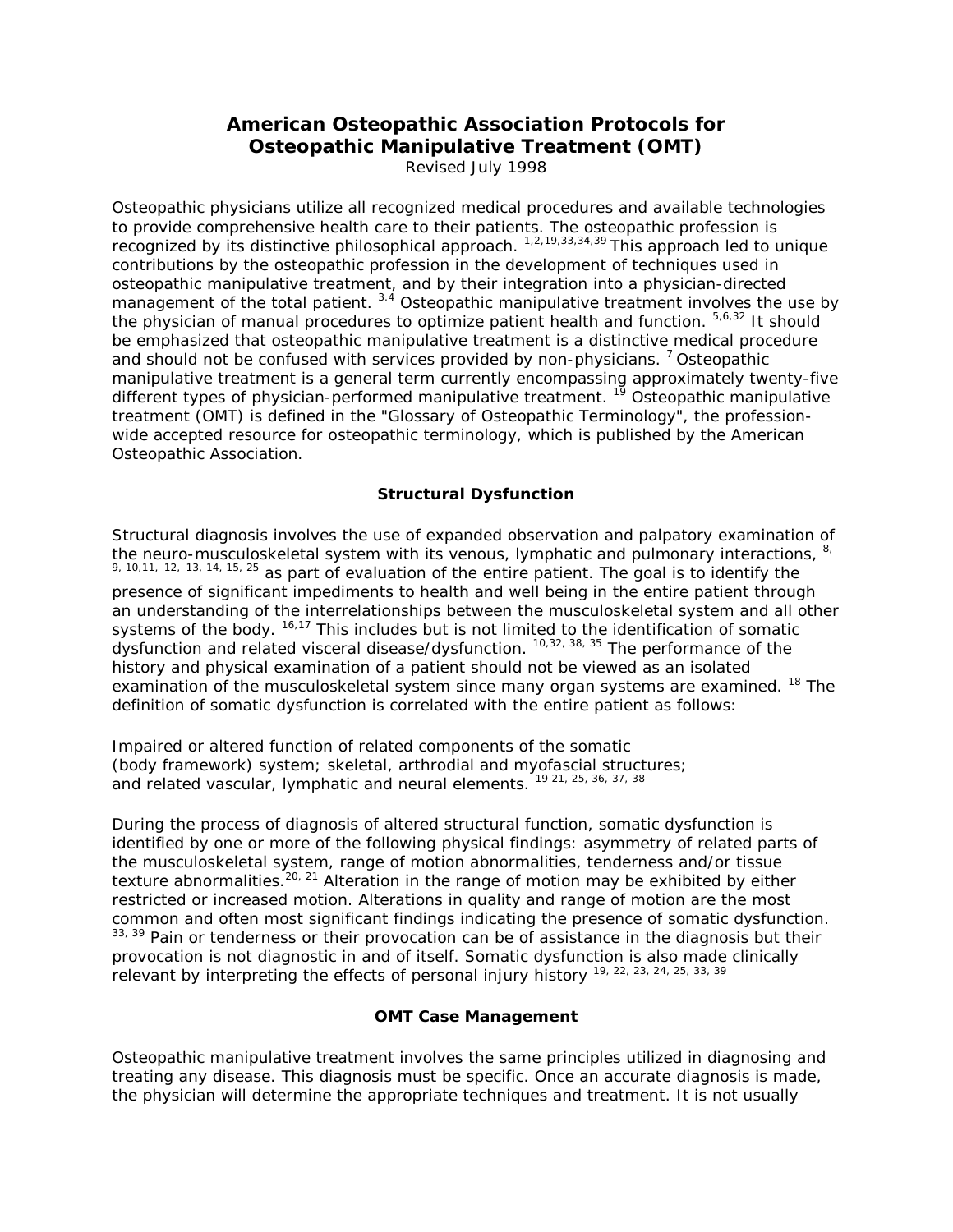appropriate to create a "treatment plan" for OMT. Several different treatment techniques may be integrated for use in the same patient. Adjunctive modalities may be employed in the total case management of the patient's condition.

The choice of osteopathic manipulative technique is based on multiple factors. These include the age and physical condition of the patient, and the effectiveness of previous forms of treatment. The physician must also keep in mind his or her own experience and expertise in each of the treatment methods, and must choose those that can be performed effectively. Due to the complex interrelations of body systems, and the body's innate ability to make compensatory changes during each treatment, tissues both adjacent to and remote from the area of primary involvement may require concomitant treatment.

The three key components of an E/M service: history, examination and medical decision making are essential in the decision making process and management of the patient prior to the performance of subsequent OMT. Therefore it is appropriate for an E/M service to be performed at each follow-up patient encounter. An appropriate significant, separately identifiable E/M service, documented according to the E/M Documentation Guidelines should be provided and reported. This is all necessary in determining: If additional OMT needs to be provided and if so, 1) What body regions need to be treated, 2) What OMT technique(s) should be utilized, and 3) If OMT needs to be augmented with other medical services/ procedures.

### **Basic Treatment Concepts**

A. Patients who present with a dysfunctional somatic component to their condition may benefit from OMT.

B. The primary goal of using OMT is to enable the patient to return to health and optimize function.

C. OMT should be performed at the appropriate effective frequency as determined through the on-going process of medical evaluation and management.

D. OMT should be performed for the minimum appropriate duration. This can be defined as that duration of time from the initiation of treatment which will result in continued improvement, and where additional treatment will not further benefit the patient.

E. Subsequent treatments may be an appropriate response to unstable or recurrent conditions as part of the overall management of the patient's condition. Every attempt is made to reach maximum improvement of the patient and OMT should be coupled with other appropriate medical and/or surgical interventions. Occasionally, less frequent, periodic treatment may be utilized effectively to help continue maximum medical improvement. The frequency of such treatment should be consistent with the phase of the patient's disease or dysfunctional process as determined by on-going evaluation and management of the patient's condition. 26

Some stabilized conditions that acutely decompensate may require reinstitution of OMT.<sup>27</sup>

Subsequent evaluation and management in conjunction with OMT is appropriate for patients with long term conditions. 28, 29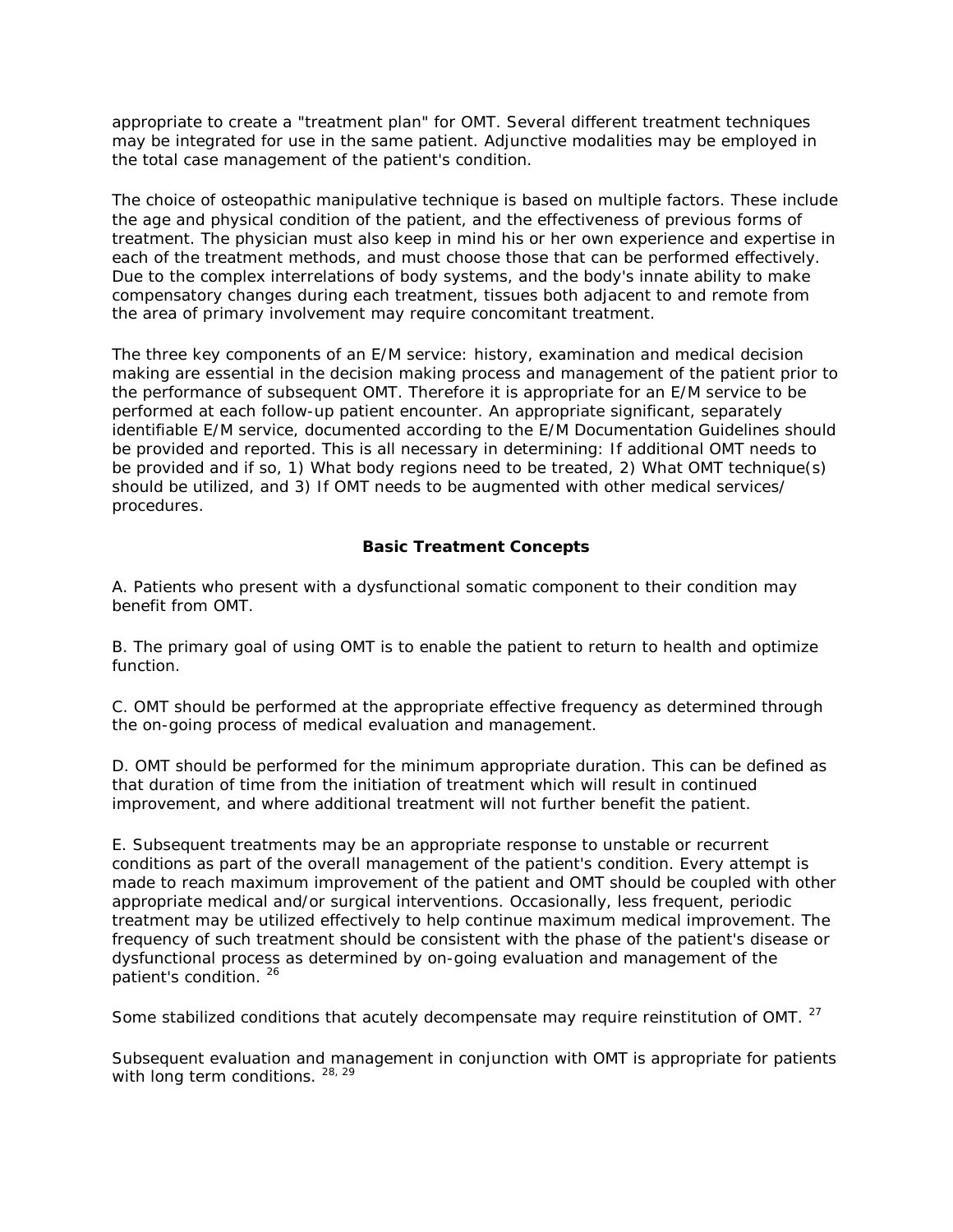Passive physical medicine modalities should be combined with an active treatment program which emphasizes progressive exercises with a decreasing frequency of passive treatments. The modalities provided should be appropriate to the individual patient's presenting problem and their response to prior treatment. Prolonged application of physical rnedicine modalities beyond the acute phase of treatment should be limited in frequency and number of modalities utilized and should not be utilized as the sole form of treatment.

#### **OMT Parameters**

The guidelines below are meant to be used as a basic reference for appropriate osteopathic manipulative treatment. They are not intended to set restrictive criteria that would override an osteopathic physician's good judgment in comprehensive case management. Most patients should fall within the parameters below and there should be sufficient latitude for physicians with varying treatment styles and approaches. Some patients have additional factors which complicate successful completion of treatment. Among these factors are the severity of the illness, duration or chronicity of the condition, as well as the existence and extent of comorbidities.<sup>30</sup>

**Acute, Post-acute and Chronic** refer to the phase of illness determined by the time elapsed from the onset of symptoms. Date of injury, diagnosis, acute exacerbation or surgery must be taken into consideration. 31

**Initial** refers to the interval during which OMT is first utilized by a particular physician in the treatment process regardless of the phase. The initial use of OMT may occur through its use by the primary treating physician in the acute illness, or it may be first used in subsequent phases of the illness through appropriate referral. Patients are treated more frequently during the first several encounters regardless of the phase of the illness, with a subsequent decrease in treatment as appropriate.

**Subsequent** refers to the treatment period following the initial interval of treatment by a particular physician within an illness phase, and as continuing treatment through subsequent phases patient's progress to recovery or maximum medical improvement.

**Treatment of Recurrent Problems:** If a patient has multiple recurrent episodes related to their original complaint within one year, it should not be classified or treated as an acute problem. In this circumstance, it would be classified as a recurrent problem and secondary assessment and treatment methods should be used with an emphasis on active therapy and prevention strategies. Additional treatment may be necessary if repeated efforts to withdraw from treatment results in significant deterioration of clinical status. Patients with recurrent problems may require additional evaluation and interventions for psychosocial and ergonomic factors which may be contributing to the recurrent nature of the problem. A history of previous episodes of similar complaints should be considered as well as possible contributory factors such as chronic pain, depression, alcohol/substance abuse, smoking and extreme obesity. Supervised changes in physical activity and lifestyle should also he considered.

The routine scheduled provision of osteopathic manipulative treatment (OMT) would not be considered appropriate in the absence of acute or chronic problems.

#### **Parameters For Frequency Of Application Of Osteopathic Manipulative Treatment**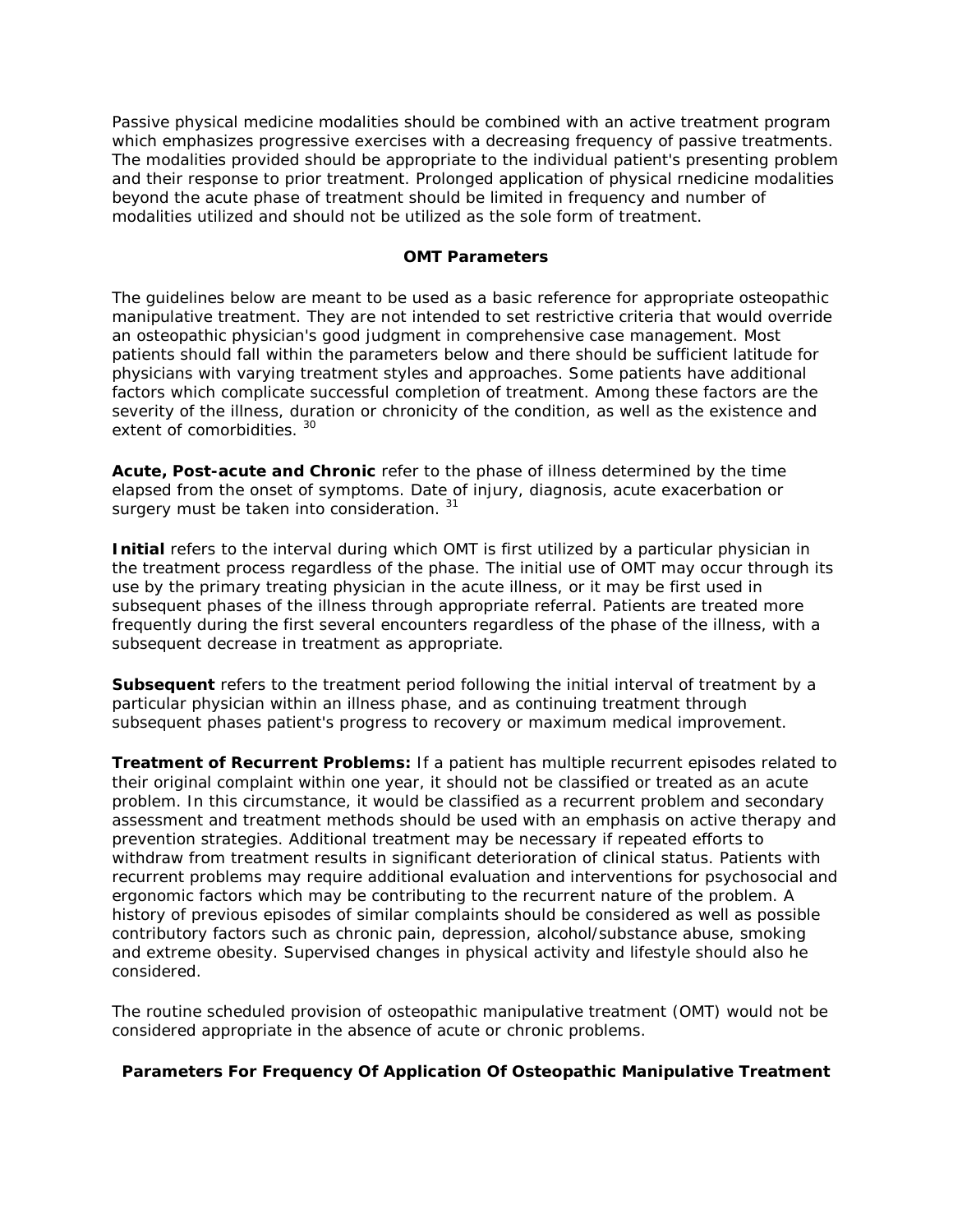### **TREATMENT INTERVALS**

## **Phase of Illness\* Acute Post-acute Chronic**

### **0-12 weeks 12 wks - 6 months 6 months or longer**

| <b>Initial</b> | 1-3x/wk for 2 wks | 1-3/wk for 2 wks | 1-2x/wk for 2 wks     |
|----------------|-------------------|------------------|-----------------------|
| Subsequent     | 2-3x/wk for 2 wks |                  |                       |
|                | $1-2x/wk$         | $1-2x/wk$        | Once every 1-2<br>wks |

## **\*Phase of Illness is defined as the time elapsed from onset of symptoms.**

## **SOAP Note - New Patient Example**

## **S**

A patient complains of low back pain that began 3 days ago after he lifted a heavy object. Cannot straighten up when walking. Pain with change of position. Denies radiation of pain; it stays along the low back and waistline. Denies areas of numbness. Comfortable when lying down. Aspirin helps some. Has used heat with some help. No prior history of back pain or injury. Denies allergies. Medical/surgical history is unremarkable.

**O**

- Tenderness noted over lumbar and sacral regions
- Inability to extend lumbar spine when standing
- Flexion posture when standing
- Muscle spasms noted in paraspinals of the lumbar region
- Decreased range of motion of lumbar spine and sacrum was noted on active and passive motion testing
- Neurological exam normal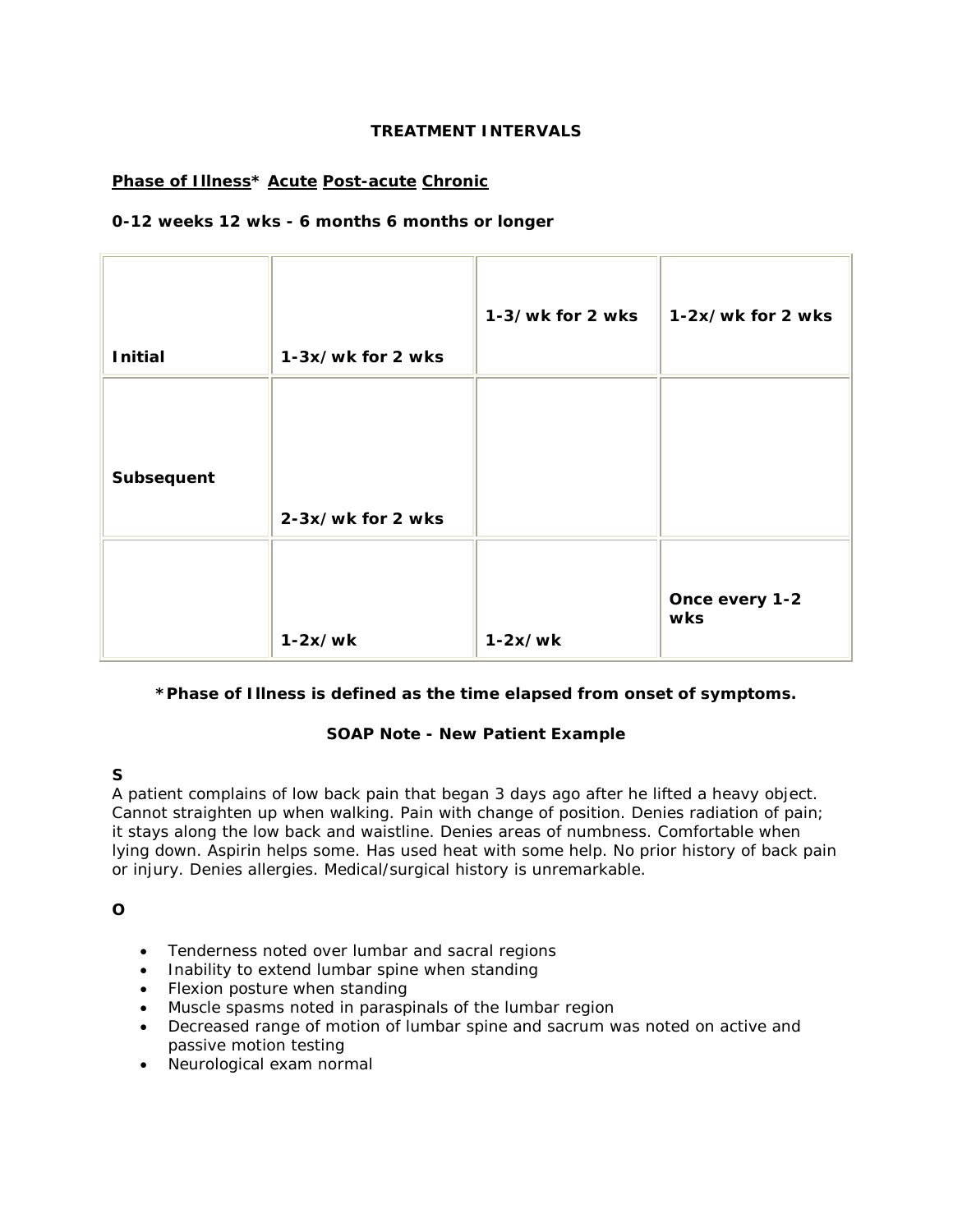# **A**

- 1. Lumbosacral sprain. 846.0
- 2. Somatic dysfunction lumbar, sacral 739.3 and 739.4

## **P**

- 1. OMT (appropriate techniques used\*), applied to the lumbar and sacral regions
- 2. Continue aspirin
- 3. No lifting, bending or twisting
- 4. Follow up in two days to reevaluate patient progress

#### **CODING FOR THIS CASE**

Evaluation/management; new patient 99203-25

OMT two body regions; lumbar/sacral 98925

\*See AOA Glossary of Osteopathic Terminology for appropriate techniques.

### **SOAP Note - Established Patient Example**

## **S**

Patient is here for re-evaluation. He states that the pain has decreased in his low back and that he can get around better. He states that he has no radiation of pain into his legs. He does state that he feels stiff and achy if he tries to do his normal daily activities. He is still taking aspirin with some relief.

## **O**

- Tenderness with palpation and stretch of the erector spinae muscles
- Pain with extention and rotation left of L5
- Pain along with right SI joint with sacral extension
- No muscle spasms noted with active or passive range of motion
- Negative neurological exam of lower extremities

## **A**

- 1. Lumbosacral sprain/strain; improving 846.0
- 2. Somatic dysfunction lumbar, sacral; improving 739.3 and 739.4

## **P**

- 1. OMT (appropriate techniques used\*), applied to the lumbar and sacral regions
- 2. Instructed on proper posture when lifting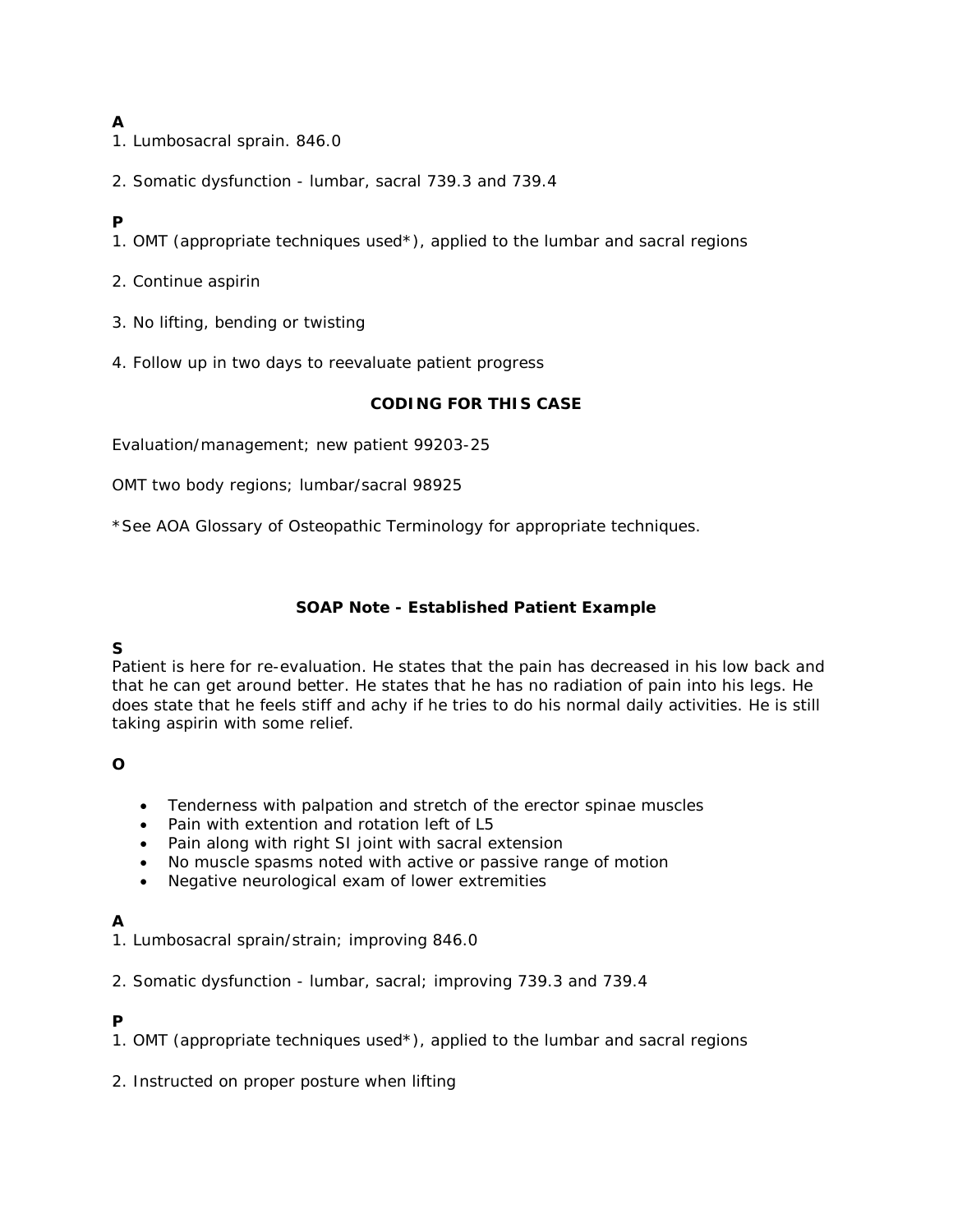- 3. Increase home activities gradually and to tolerance
- 4. Follow up if improvement does not continue

### **CODING FOR THIS CASE**

Evaluation/management; established patient 99213-25

OMT two body regions; lumbar/sacral 98925

\*See AOA Glossary of Osteopathic Terminology for appropriate techniques

#### **SOAP Note - Established Patient Example**

### **S**

Patient ambulating, non-smoker with chief complaint of deep cough and with occasional vomiting, x three weeks. Onset nasal congestion; hoarseness; cough; low grade temperature (100-101 degrees). Almost dry cough with occasional clear sputum. Pain in center chest with coughing and no radiation of chest pain. Patient did have right rib pain with deep inspiration and cough. Cough worse in PM with occasional insomnia. Occasional slight chills and sweats.

### **O**

Temperature = 100 degrees; blood pressure =  $120/80$ ; pulse =  $92$ ; respiration = 18. Chest- diffuse insp. rales (fine and course). Heart - RRR without murmur. H& ENT - nasal congestion with TMs non--injected; pharynx-injected with cervical lymphadenopathy. Abdomen - non-tender, no splinting, negative Lloyds. Structural exam - resp diaphragm amplitude diminished with lateral rib restrictions R>L.

Sternal tenderness with palpation

T6-L1  $(N)$  SB<sub>R</sub>R<sub>L</sub>

C3-7  $SB_RR_RAA$  R<sub>R</sub> OA  $SB_RR_L$ 

Tentorium restricted with CRI

## **A**

1. Pheumonia, prob mycoplasma 483.0

- 2. Somatic Dysfunction head cervica, 739.0, 739.1, 739.2, 739.8, 739.9 thoracic, lumbar, rib cage, abdomen regions
- 3. Strained anterior cervical fascia

## **P**

Treatment plan - Erythromycin 250 mg qid x 2 wks

Tessalon Perles: Two tablets q 6-8 hrs prn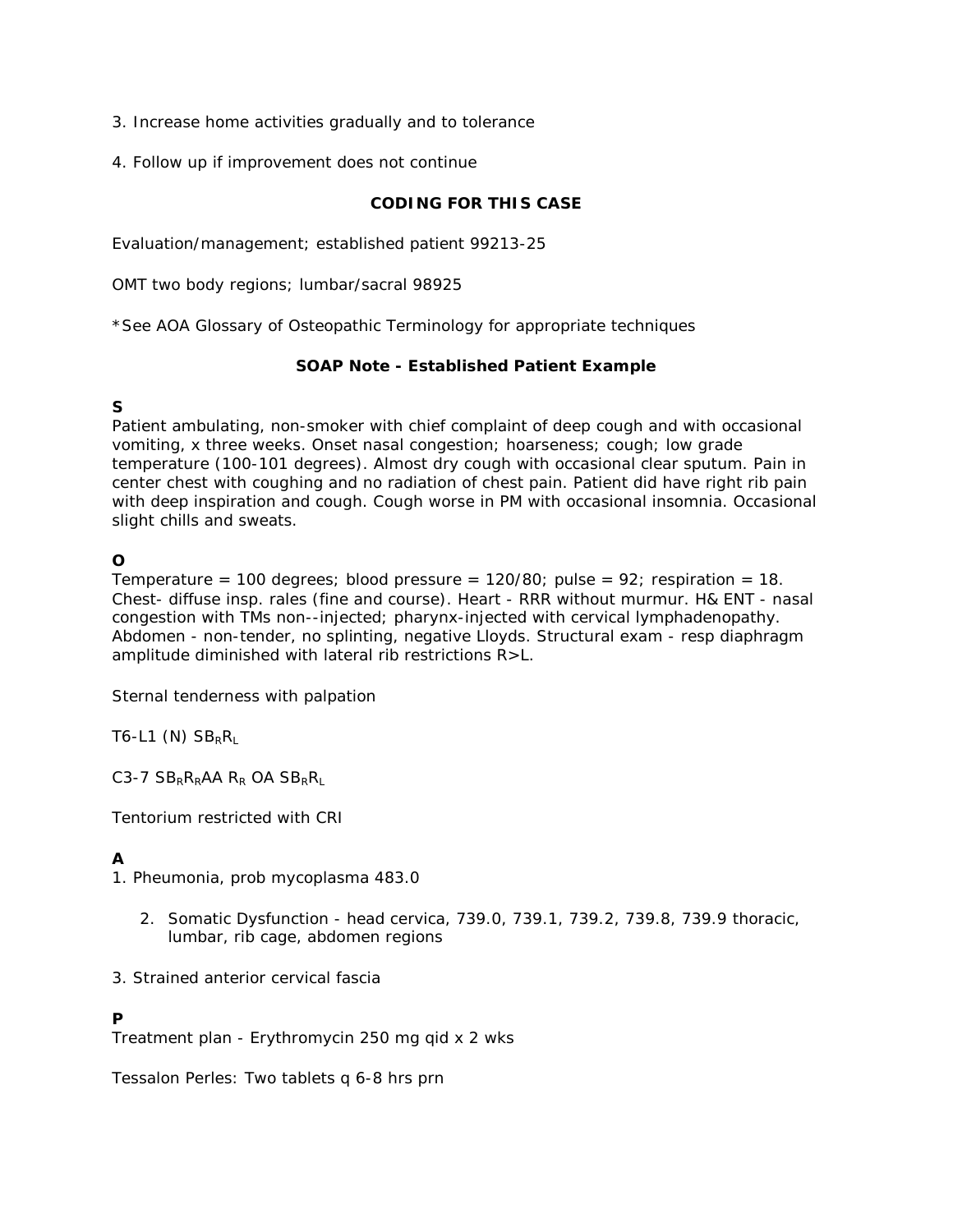Lab - CxR, CBC with diff, cold agglutinins

OMT - head, cervical, thoracic, lumbar, rib cage, abdomen regions (soft tissue and HVLA)

Lymphatic pump; rib raising

Call in 24 hrs; return in one wk for re-eval.

#### **CODING FOR THIS CASE**

Evaluation/management; established patient 99214-25

OMT, five to six body regions 98927

### **SOAP Note - New Patient Example**

## **S**

Patient presents with a chief complaint of achy, dull pain in the upper thoracic and lower cervical region, radiating into the posterolateral right arm. Patient has been having stiffness in the morning since then. He states the onset was two days ago, after golfing in cold weather. The symptoms have been gradually increasing since that time. The symptoms are aggravated while driving and working at his computer station; relieved when lying down. He denies anesthesias, parasthesias or weakness in the right fingers, hand or forearm. He has taken Tylenol with minimum relief.

PSH: Denies.

PMH: Noncontributory.

SH: Patient owns an insurance agency and spends several hours per day at a computer keyboard.

FH: Negative for rheumatologic problems.

Present Medications: Tylenol. No known drug allergies.

ROS: Cardiac, pulmonary and GI all negative

#### **O** B/P 122/70

Pulse 64

Respirations 18

Weight 167

Heart has a regular rate and rhythm with no murmurs. Lungs are clear to auscultation bilaterally. Neurologic DTRs are  $+2/4$  in the upper and lower extremities bilaterally.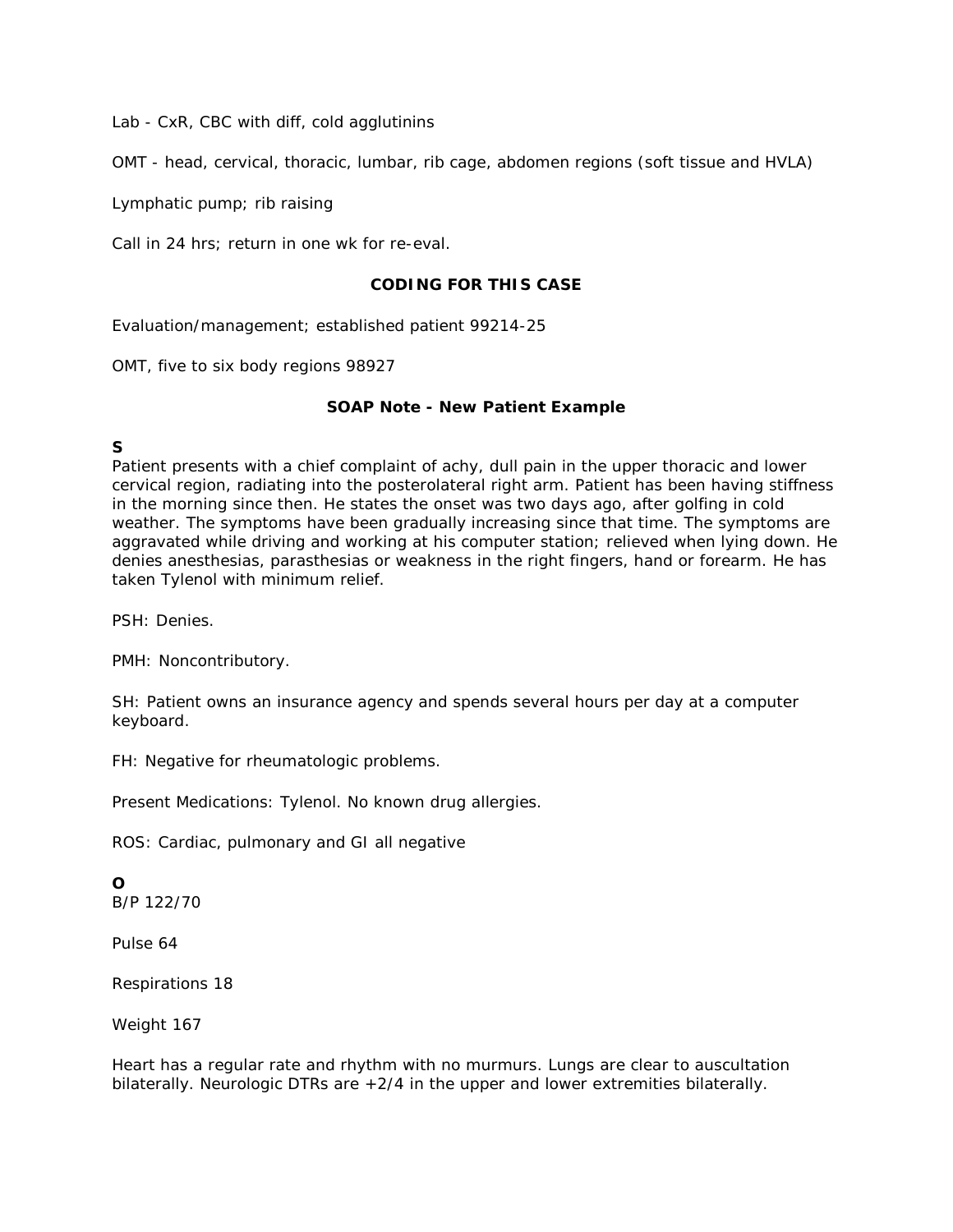Sensation is intact and there is no evidence of weakness or atrophy in the upper extremities.

Structural Exam: T1 is rotated and sidebent right. C6 and 7 are sidebent left. T3 is rotated right with posterior displacement of the right 3rd rib. There is pain at the end point of range of motion of these areas. There are acute tissue texture changes and muscular hypertonicity in the upper right thoracic and lower cervical paravertebral muscles. Extension of the neck reproduces the patient's symptoms. The lumbar spine is sidebent left with secondary right rotation and significant restriction at the thoracolumbar and lumbosacral junctions. The sacral base declines to the right. 1.) Examination of the shoulders revealed negative impingement test, a negative drop arm test. 2.) The rotator cuff had normal motion both active and passive.

## **A**

1. Somatic dysfunction - cervical, thoracic, costal, lumbar, sacral 739.1, 739.2, 739.4, 739.8.

2. Mild cervical nerve root irritation secondary to #1 above; suspect DJD. 353.2

## **P**

- 1. OMT to above areas with excellent response.
- 2. Rx Lodine 400mg to be taken one b.i.d. with food.
- 3. Recheck 1 week for signs and symptoms persist.

### **CODING FOR THIS CASE**

Evaluation/management; new patient 99204-25

OMT five body regions; cervical, thoracic, lumbar, sacrum, ribs 98927

#### **SOAP Note - Established Patient Example**

## **S**

Patient continues to experience achy and dull pain in the right lower cervical region, particularly with extension of the neck. It continues to radiate into the right lateral arm. He has experimented with some different positions of his car seat, which he feels has been helpful. He has tolerated the Lodine well and states that overall he fees somewhat improved. Further work history reveals improper placement of video screen at computer station and lack of wrist rest at keyboard.

## **O**

B/P 126/64

Pulse 64

Respirations 18

Cardiac and pulmonary exam again negative. DTRs are +2/4 in the upper extremities bilaterally. No weakness or atrophy in the upper extremity. Tl and T3 are again rotated right with right 3rd rib dysfunction and hypertonicity of the right rhomboid muscles. The lower cervical segments are again sidebent left with tightness of the short restrictor muscles on